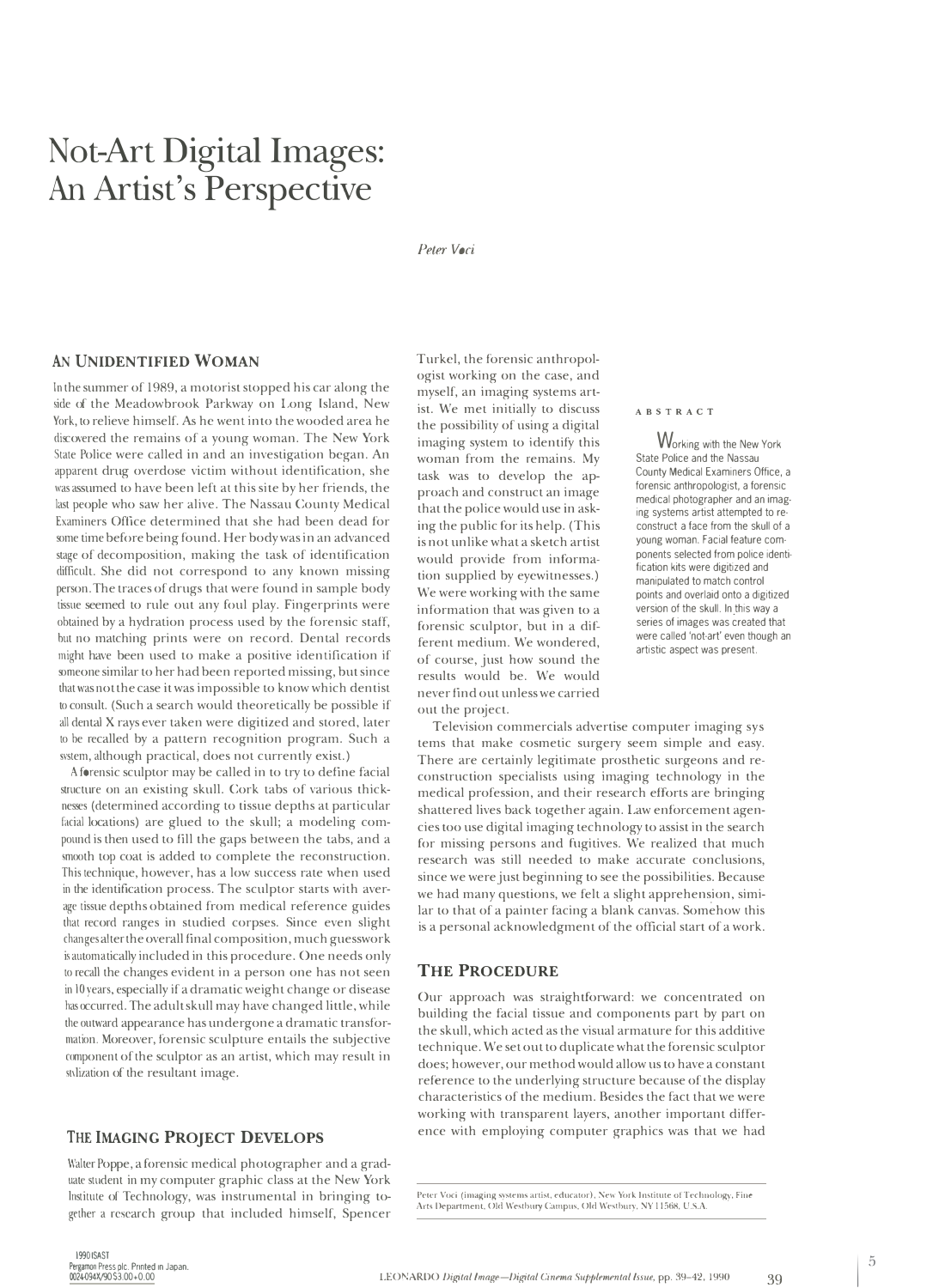

**Fig. I. Frontal digitized skull with the tissue depth reference points and facial outline. Copyright 1989 Peter Voci. Reproduced by permission.** 



**Fig. 2. A partial superimposition of the facial features, in scale, to match control points. Copyright 1989 Peter Voci. Reproduced by permission.** 

greater global manipulation control of an interactive nature.

The first step was to digitize the skull in a frontal elevation, then to determine the best tissue depth measurement points (Fig. 1). The information in *The Human Skeleton in Forensic Medi cine* by Krogman and Iscan [ l) gave us the basic facial outline. Additional reference points allowed us to place markers on the image of the skull to facilitate the subsequent layering of the eyes, nose and lips. These components were digitized f <sup>r</sup>om the identification kits that were supplied by the police department. To match the individual facial features to the reference points on the skull, image processing software was used. For example, we located and marked the reference points for the eyes. There was no exact match in size or distance apart in the kit, so we used the closest match, but then we reshaped, resized and overlaid the restructured parts in proper placement. The results of these techniques were as close as we could come to a visual description of a specific facial arrangement. The same steps were used to place the other facial components, and before long the whole became greater than the sum of its parts (Fig. 2). An unusual point was reached in this process. There on the screen was a synthesized portrait that had evolved with a cohesion of form that forced us to stop and analyze what seemed to have developed almost automatically. What had been expected to look similar to a police artist's sketch took on a distinctly unique appearance. This was the notart image crafted to a likeness of a living personage based on skeletal remains.

To complete the image, a skin patch was digitized and recopied to create the opaque facial surface (Fig. 3). Hair was added and color glazes were included throughout in order to better model the image, which took on a portraiture quality. Jnstead of a black-and-white sketch, we had a color portrait (Fig. 4.).

# **WE HAD. OUR DOUBTS**

With the image completed, we had

more questions than when we started. What if different facial features were chosen and fitted to the same skull? Would the results differ to such a degree that the whole project was mereh an exercise in randomness? After all, one can simply change one's facial expression and almost change into another character. Use of a computer may have complicated things in a wayit may have allowed us to forget about the subjective burden placed on the forensic sculptor. The computer, like the camera, somehow implants an unmeasured amount of the objective by the very nature of the built-in methodical descriptions that these devices provide.

We also needed to examine the human factors. Was the given forensic information accurate to begin with<sup>2</sup> Would the image, if distributed, and if it gave a misleading impression, hinder rather than help the prospect of discovering the identity of this person; The general public, after all, would be asked to recognize a particular face. This image, as a portrait, was not as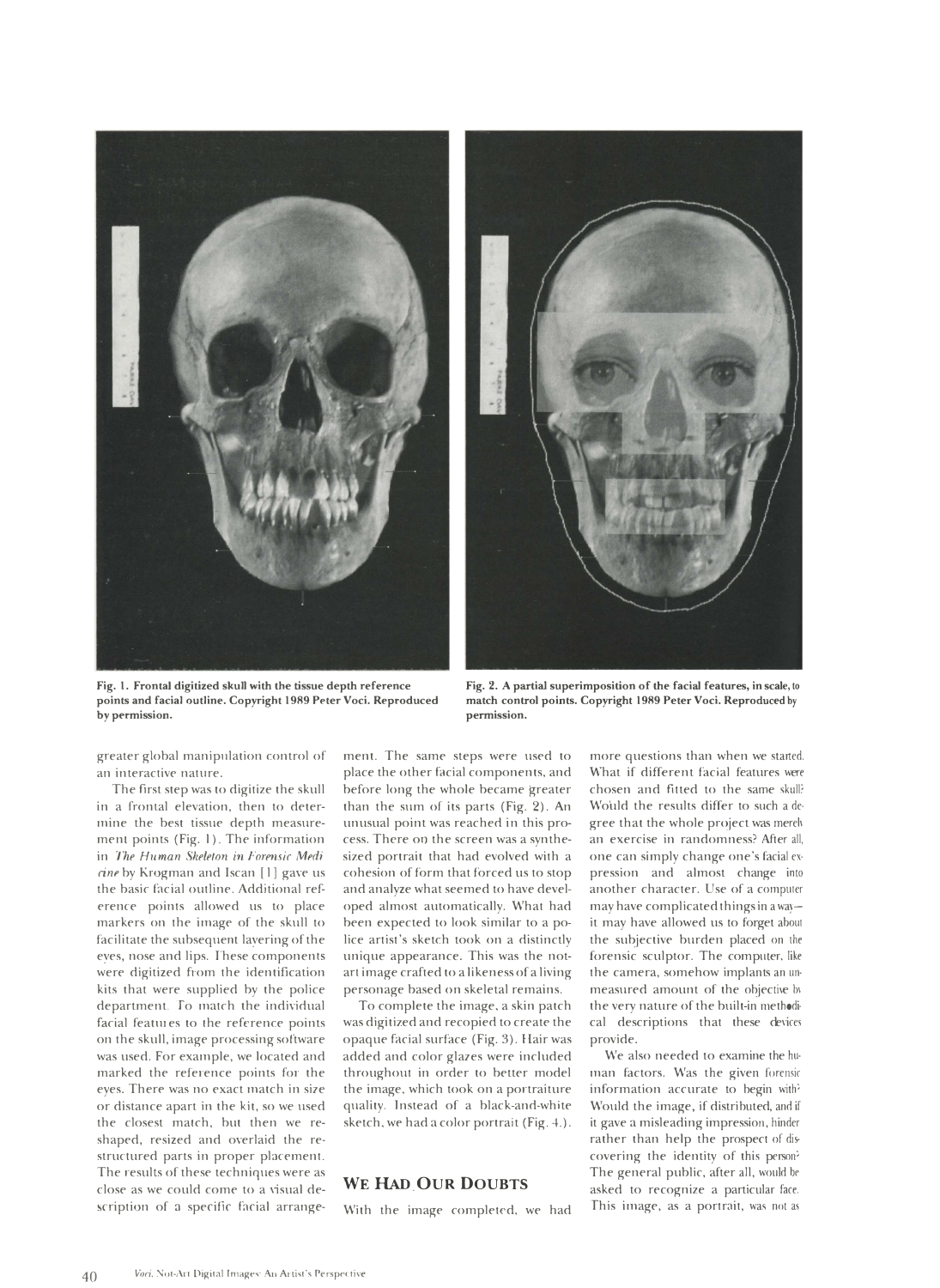vague as police sketches, which in fact allow greater latitude by providing fewer visual cues. In addition, if we told the public that a computer had been used in the creation of this image, its credibility might be too firmly fixed, because of the tendency to believe in technological method. If a figurative pencil drawing is shown to someone, a typical question may be, Who is this supposed to be? However, if a photograph of the same subject is shown, the question is then much more direct: Who is this? The photograph and the subject become one and the same on an emotional level.

We needed to devise a test to prove that this technique was worth further commitment. One suggestion was to work from an X ray of the skull of a living person without ever seeing the face during the reconstruction experiment. Only after an image was finished would we compare the result to a photograph of the model. This test would of course have to be repeated a number of times with different models to confirm previous results. Another avenue to explore was that of threedimensional computer graphics. The Smithsonian Institution in Washington, D.C., has a collection of plaster death masks along with a collection of matching skulls. If a three-dimensional database were created of the measurements of each mask and matching skull, we could extract the differences between them. With a large enough number of models, perhaps a facegenerating program could be developed to display a facial match for any new digitized skull. An automated pro- **Fig. 4. The image as a portrait.**  ress such as this might help in a wide variety of cases where the leads are few.

## **ART AND CRAFT**

Throughout each step of this project, it was necessary for us to be particularly aware of the distinction between art and craft. Although artistic skills were employed in the development of these images, there was an unexpressed understanding from the start to adhere to a rigorous 'not-art' approach. Purely aesthetic concerns had to be suppressed. The antithesis of design seemed to be required, since each facial component had only one possible location on the array of reference points.

Naturally we wondered just how scientific our methods were. Even though our target image appeared to be remoteand almost transparent, paradoxi-



**Fig. 3. Digitized skin patch references, with recopying in progress, to create the opaque facial surface. Copyright 1989 Peter Voci. Reproduced by permission.** 



cally it was relatively close to the structure of the skull itself. This was similar to the pure contour drawing exercise introduced by Kirnon Nicolaides in *The Natural Way to Draw* [2] and reinforced by Betty Edwards in *Drawing on the Right Side of the Brain* [3]. Here one tries to capture the image of a model without looking at the sketch pad until the drawing is completed. One would not always expect an accurate rendering as the result of this method. In fact, the drawing may say more about the person who made it than about the subject.

It is an accomplishment just to render a model accurately, even with continuous study; it is certainly a much greater challenge to construct an accurate facial rendering from only the skeletal structure. Here the artist cannot express his or her own experiences but must work within the parameters of the craftsperson as imaging specialist. Future identification work, whether based on digital information, optical methods or even some genetic data, may develop to a point where conclusions can be arrived at with a high degree of probability. Practical applications would soon follow.

## **ONE OF US**

As questions kept ansmg, we documented our work with a series of notes, slides and thermal prints. Investigators from the ew York State Police Department visited my laboratory to view the superimposition process and see the final image. The investigators asked whether the image could be altered in